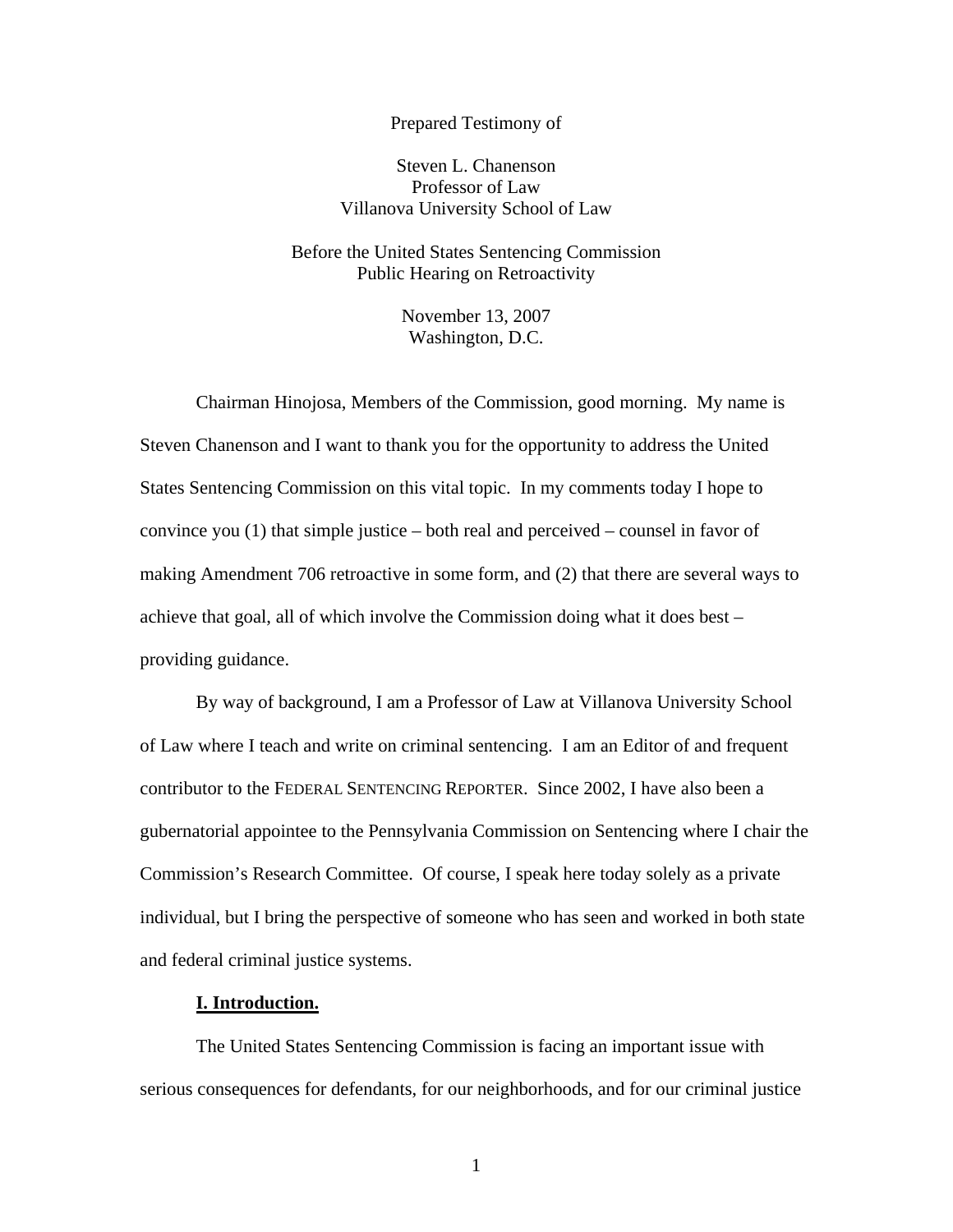system as a whole. The retroactivity of the new crack cocaine guidelines involves questions of both pure policy and practical procedure. It implicates matters of equity as well as of efficiency.

But you know that already.

The Commission has been concerned about the sentences for cocaine base ("crack") – particularly as they relate to the sentences for powder cocaine – for more than a decade. The Commission has issued reports in 1995, 1997, 2002, and 2007 concerning crack cocaine sentencing. Each time, the Commission stated that the current sentencing scheme, particularly the Congressional mandatory minimum sentences reflecting the 100 to-1 quantity ratio, were inappropriate.<sup>1</sup> In all four reports, this Commission has "stressed (1) that the 100-to-1 crack/powder ratio is disproportionate to the relative harms presented by the two drugs; (2) that some harms associated with crack could and should be addressed by Guideline enhancements that are not drug-specific; and (3) that severe crack penalties fall disproportionately on lower-level offenders, and most significantly on African-Americans."<sup>2</sup> Notably, these powerful reports represent the considered and informed views of more than dozen different Sentencing Commissioners – including eight federal judges and three Chairs – appointed by three different Presidents and confirmed by Senates controlled by both political parties. Each report has emphasized that a faithful commitment to the principles reflected in the Sentencing Reform Act of 1984 ("SRA") demands modification of the sentencing rules for crack offenses.

<u>.</u>

<sup>1</sup> *See, e.g.,* Steven L. Chanenson, Booker *on Crack: Sentencing's Latest Gordian Knot*, 15 CORNELL J. L. & PUB. POL'Y 551 (2006). 2

Steven L. Chanenson & Douglas A. Berman, *Federal Cocaine Sentencing in Transition*, 19 FED. SENT. REP. 291 (2007) (citations omitted).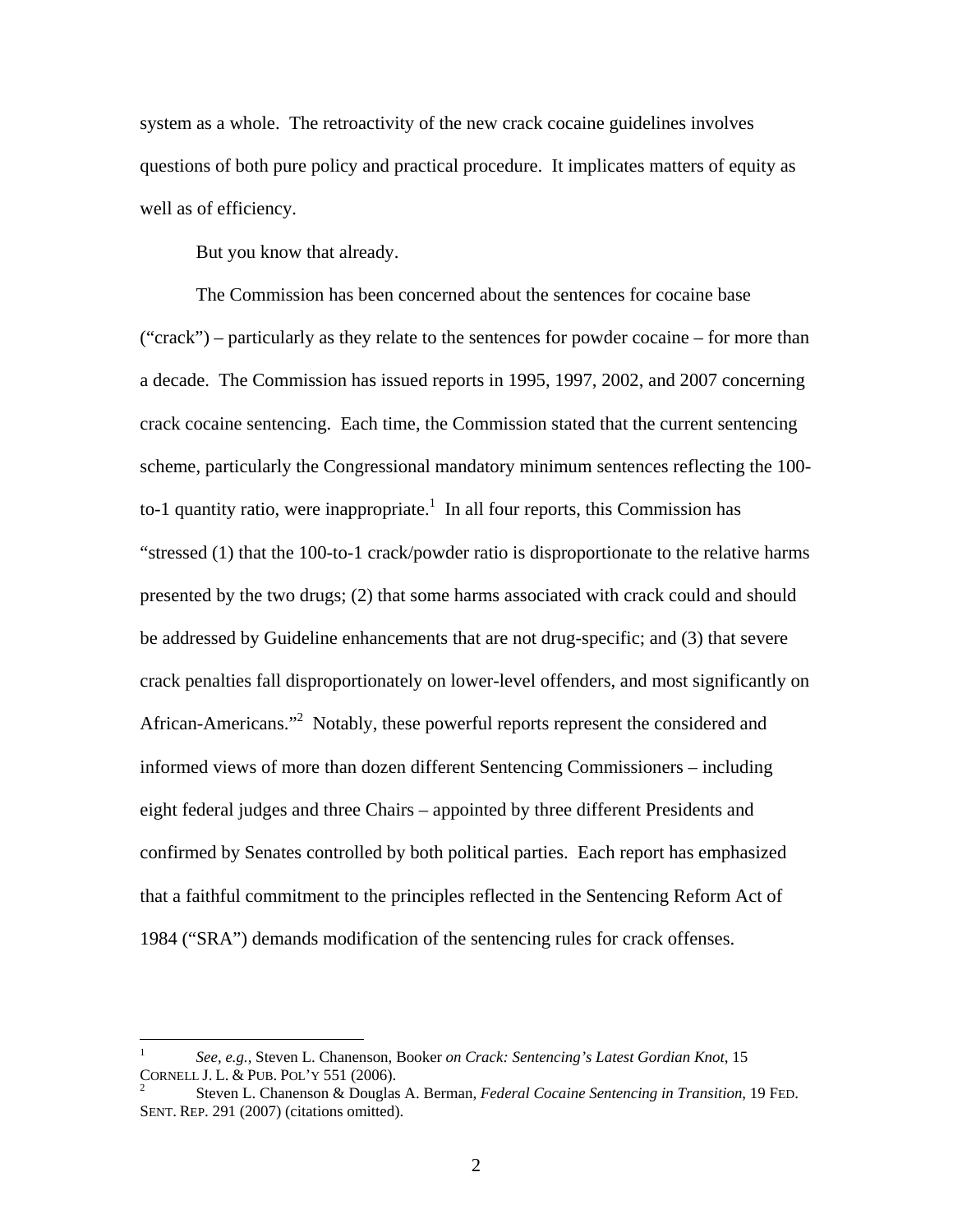Although Congress has not acted to modify the mandatory minimum sentencing provisions, the Commission passed Amendment 706, which reduced the crack quantity thresholds such that base offense levels now yield guideline ranges that include, instead of exceed, the statutory mandatory minimum penalties.<sup>3</sup> Functionally, this amendment reduced by two points the base offense level for most crack offenders. Congress allowed this change in the guidelines to go into effect on November 1, 2007, and there is on-going and serious discussion of various legislative proposals to further reform drug sentencing policies. Significantly, when passing Amendment 706, this Commission stated clearly that justice demands further reforms and explained its partial action by stressing that "the problems associated with the 100-to-1 drug quantity ratio are so urgent and compelling that this amendment is promulgated as an interim measure to alleviate some of those problems."<sup>4</sup>

## **II. Policy Considerations: USSG § 1B1.10 Criteria and Beyond.**

In USSG § 1B1.10, the Commission has set forth general principles concerning whether a guideline reduction should be applied retroactively. The Commission looks at  $(1)$  the purpose of the amendment;  $(2)$  the magnitude of the change; and  $(3)$  the difficulty involved in applying that change.<sup>5</sup> The first two of these factors clearly support retroactive application of Amendment 706. The third factor is more complicated, as will be discussed in Section III. Nevertheless, taken together, these factors strongly militate in favor of a retroactive application of Amendment 706 in some form.

 $\frac{1}{3}$ USSG App. C, Vol. III, Amend. 706 at 230.

<sup>4</sup> USSG App. C, Vol. III, Amend. 706 at 230.

<sup>5</sup> USSG § 1B1.10, p.s., comment. (backg'd.) states: "Among the factors considered by the Commission in selecting the amendments included in subsection (c) [which allows for retroactive application] were the purpose of the amendment, the magnitude of the change in the guideline range made by the amendment, and the difficulty of applying the amendment retroactively to determine an amended guideline range under subsection (b)."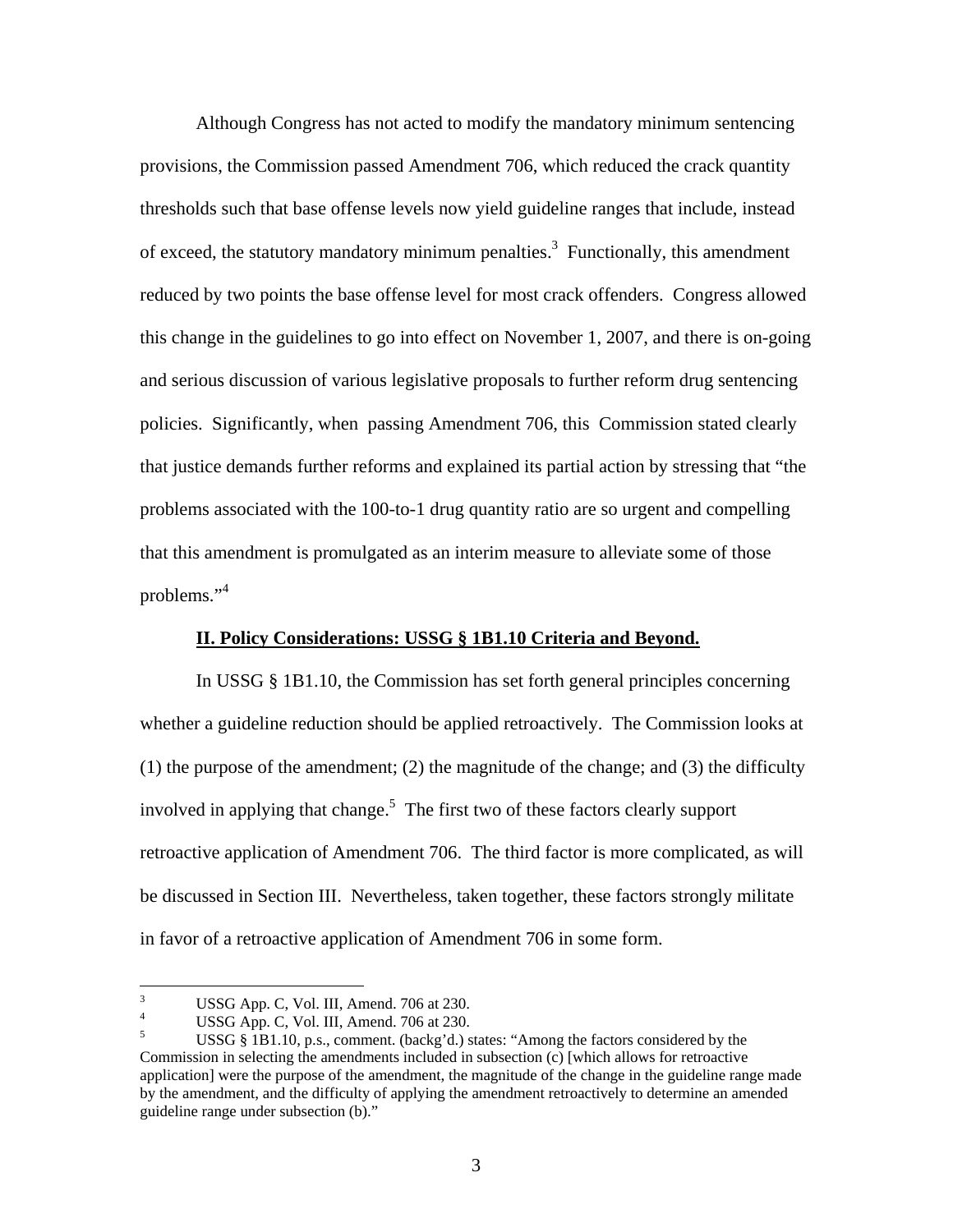As noted above, Amendment 706 reflects the Commission's deeply held belief that the old crack guidelines, particularly as compared to the powder cocaine guidelines, were wrongly imprisoning certain offender for too long in light of the principles set forth by Congress in the SRA. The Commission has been trying to change crack cocaine sentencing since 1995. The Commission viewed this amendment as an effort to more faithfully implement Congress's will as expressed in the SRA.<sup>6</sup> Although not explicitly stated in its reasons for Amendment 706, one can reasonably infer that the Commission also continued to be concerned about the disparate racial impact caused by crack sentencings.<sup>7</sup> The purpose of this amendment was to take a step towards righting a significant and long-standing wrong that was depriving many defendants of their liberty well beyond what was justified by Congress's statement of valid sentencing purposes. The Commission cannot fully realize and effectuate the purpose of righting past wrongs unless there is the possibility for retroactive application in appropriate cases.<sup>8</sup>

Concerning magnitude, the Commission estimates that the average sentencing reduction if its estimates of judicial behavior applied would be 27 months, with 63.5% of eligible offenders receiving a sentence reduction of 24 months or less.<sup>9</sup> The Commission appears to have adopted the six-month standard set forth in the Senate Report

 $\overline{a}$ 

<sup>6</sup> *Cf.* USSG App. C, Vol. III, Amend. 706 at 230 ("Current data and information continue to support the Commission's consistently held position that the 100-to-1 drug quantity ratio significantly undermines various congressional objectives set forth in the Sentencing Reform Act and elsewhere."). 7

*See, e.g.,* U.S. SENTENCING COMMISSION, SPECIAL REPORT TO THE CONGRESS: COCAINE AND FEDERAL SENTENCING POLICY 154 (1995) ("The 100-to-1 crack cocaine to powder cocaine quantity ratio is a primary cause of the growing disparity between sentences for Black and White federal defendants.").

*Cf.* Barry Boss, *Statement on Behalf of the American Bar Association*, at 3 (Nov. 13, 2007), available at http://www.ussc.gov/hearings/11\_13\_07/Boss\_testimony2.pdf ("At the very least, principles of fairness, consistency, and proportionality should likewise lead the Commission" to make Amendment 706 retroactive).

<sup>9</sup> Memorandum from Glenn Schmitt to Honorable Ricardo Hinojosa, *Analysis of the Impact of the Crack Cocaine Amendment if Made Retroactive,* at 23 (Oct. 3, 2007).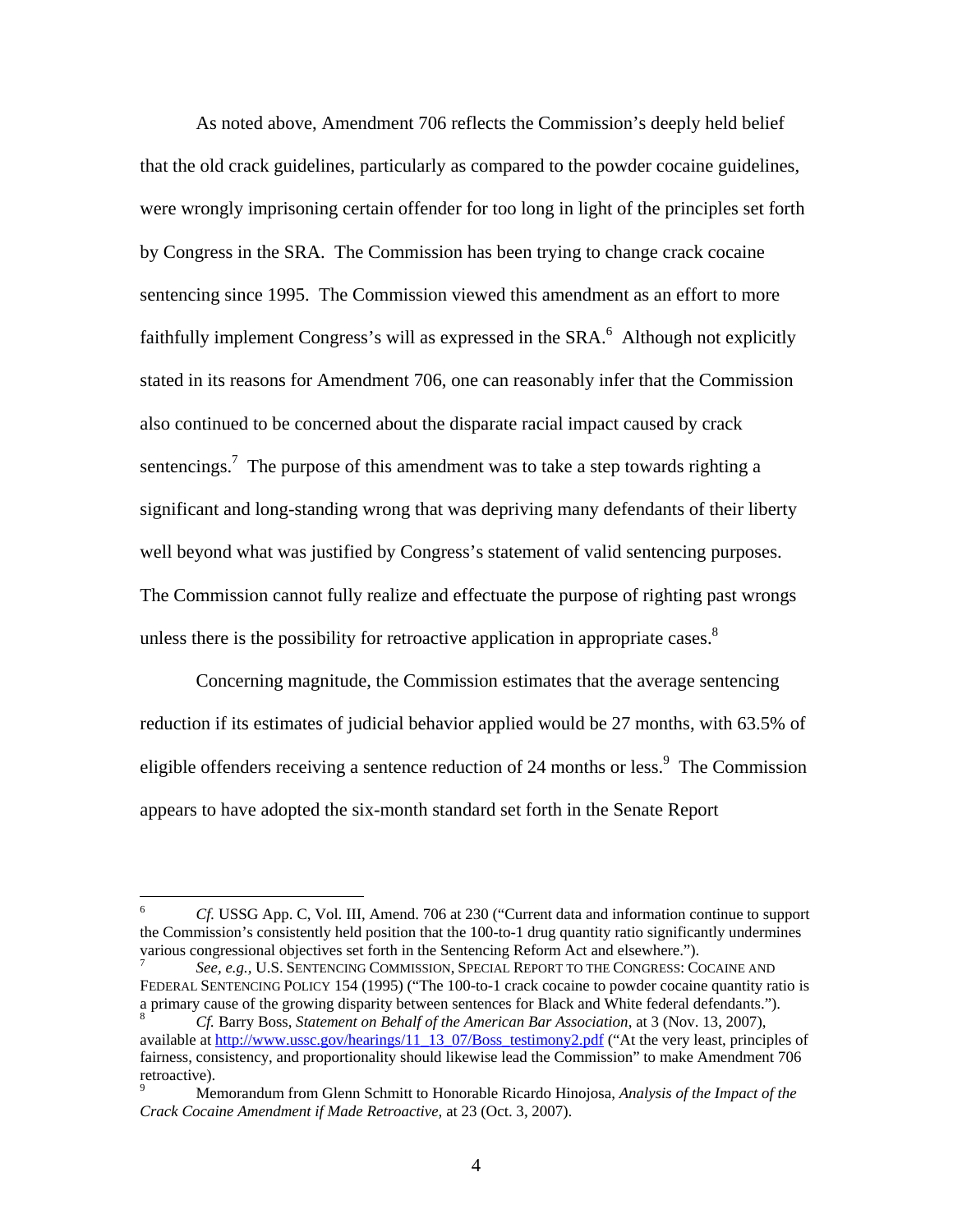accompanying the Sentencing Reform Act.<sup>10</sup> It is clear that this is a change of sufficient magnitude to warrant retroactive application.

The final criteria mentioned in USSG § 1B1.10 deals with the difficulty of applying the amendment retroactively. Unfortunately, there is no explication of the kind of "difficulty" the Commission envisioned. One logical concern would be the level of difficulty for the sentencing judge to reevaluate the defendant's sentence in light of the newly revised guideline. On that basis alone, Amendment 706 should not generally be too difficult to apply because the sentencing judge originally had to come to some conclusion about the amount of crack involved. $^{11}$ 

On a broad policy level, it is hard to find a principled reason based on the provisions of the SRA for the Commission to refuse to make Amendment 706 retroactive. This is especially the case because of the Commission's sustained criticism of the crack penalty scheme and because of the disparate racial impact underlying much of that criticism. As I have co-authored elsewhere:

[C]ocaine sentencing issues are now much broader than just the question of what is the "right" punishment for violating certain federal drug laws. The larger problem is one of fairness and justice—both its reality and its perception. Federal cocaine sentencing policy has been so out of balance for so long that it has come to represent—fairly or not—all the worst attributes of federal sentencing for many people. For nearly two decades, the crack-powder disparity has been "Exhibit A" for those who believe that the criminal justice system is racially biased. It has been "Exhibit A" for those who believe that the federal justice system is excessively severe. It has been "Exhibit A" for those who believe that Congress

 $10\,$ <sup>10</sup> USSG § 1B1.10, p.s., comment. (backg'd.) (discussing six-month time frame and quoting from S. Rep. 225, 98<sup>th</sup> Cong., 1<sup>st</sup> Sess. 180 (1983)).

Rep. 225, 98th Cong., 1st Sess. 180 (1983)). 11 *See, e.g.*, Practitioners Advisory Group, *Response to Request for Public Comment Regarding Whether Certain Amendments Should be Included in U.S.S.G. § 1B1.10(c)*, at 2-3 (Oct. 31, 2007), available at http://www.ussc.gov/pubcom\_Retro/PC200711\_002.pdf ("But because the Commission is merely assigning new values to pre-existing thresholds, rather than changing the quantities that make a difference between one offense level and the next, this should not require additional fact-finding in more than a few cases."); *but see* Alice Fisher, *Letter to the Honorable Ricardo H. Hinojosa*, at 4 (Nov. 1, 2007), available at http://www.ussc.gov/pubcom\_Retro/PC200711\_001.pdf (noting new "trigger amount" of 4,500 grams of cocaine base).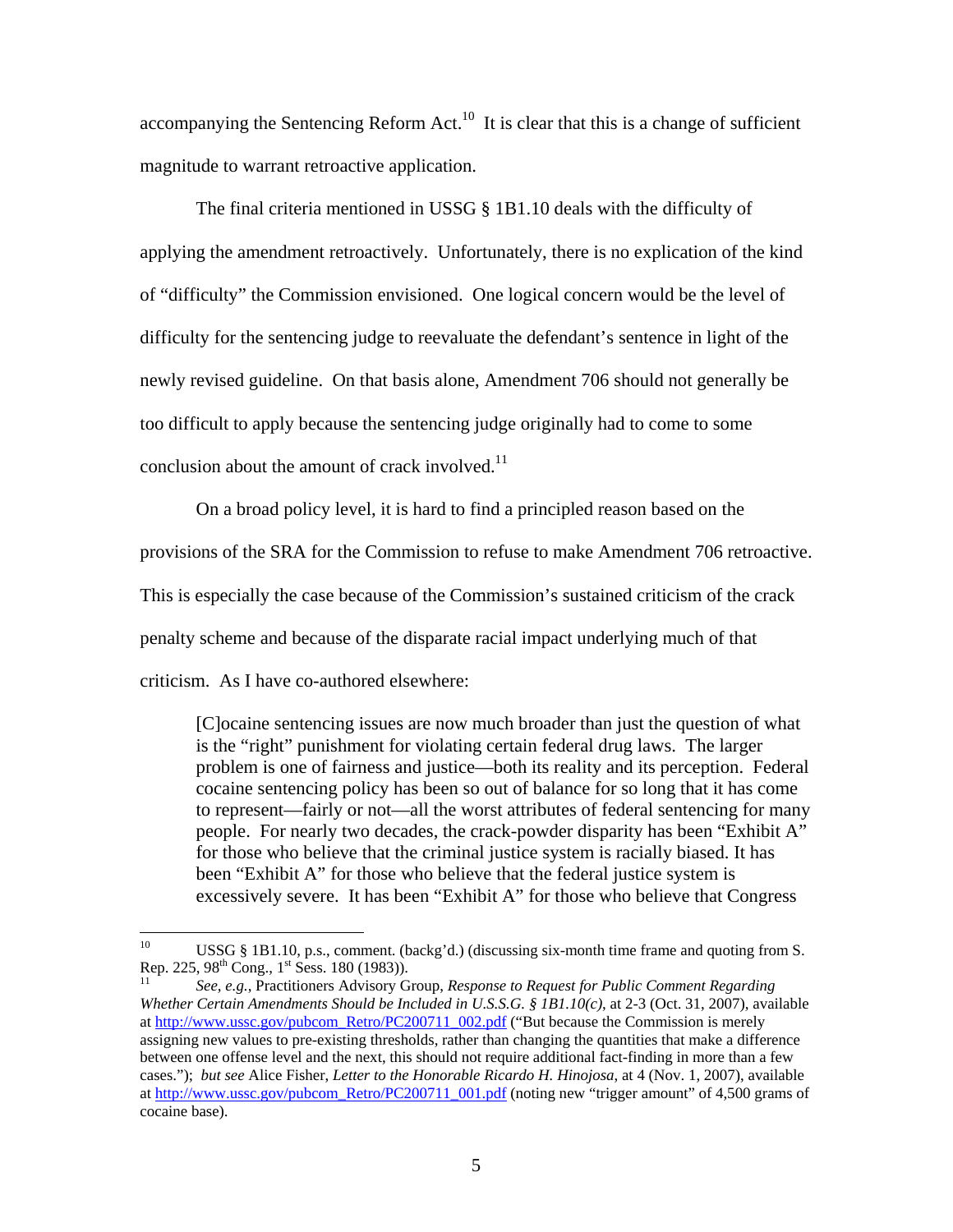does not genuinely care about fairness and justice and would rather cultivate tough-on-crime political rhetoric than confront tough-to-solve sentencing realities. For these and other reasons, current federal cocaine sentencing policy has a corrosive effect on both the American criminal justice system and our society at  $\text{large.}^{12}$ 

Our criticism was (and still is) directed largely at Congress, which still needs to address the 100-to-1 quantity ratio at a statutory level. Yet, given this background, retroactive application of Amendment 706 seems the only principled and equitable course.

 However, if one takes a broader view of the "difficulty" of applying the amendment retroactively, the practical details of this principled and equitable course – not its direction – become murkier. What will happen in individual cases? How can the system manage the burden of dealing with approximately 19,500 inmates whose cases may be impacted by Amendment 706 and numerous others who will incorrectly claim that their case may be impacted? How, if at all, does *Booker* implicate this process?

## **III. Practical Considerations: Guidance from Congress.**

Starting with the Statute. The Commission's authority to make a guideline retroactive comes from Congress, and the statutory text provides an important and helpful guide to the practical issues facing this Commission. In 18 U.S.C. § 3582(c), Congress provided for just a few situations in which a sentencing judge may make changes after imposing a sentence. This statute provides in relevant part:

The court may not modify a term of imprisonment once it has been imposed except that –

(2) in the case of a defendant who has been sentenced to a term of imprisonment based on a sentencing range that has subsequently been lowered by the Sentencing Commission pursuant to 28 U.S.C. § 994 (o), upon motion of the defendant or the Director of the Bureau of Prisons, or on its own motion, the court may reduce the term of imprisonment, after considering the factors set forth in

 $12 \,$ 12 Steven L. Chanenson & Douglas A. Berman, *Federal Cocaine Sentencing in Transition*, 19 FED. SENT. REP. 291, 294 (2007) (footnotes omitted).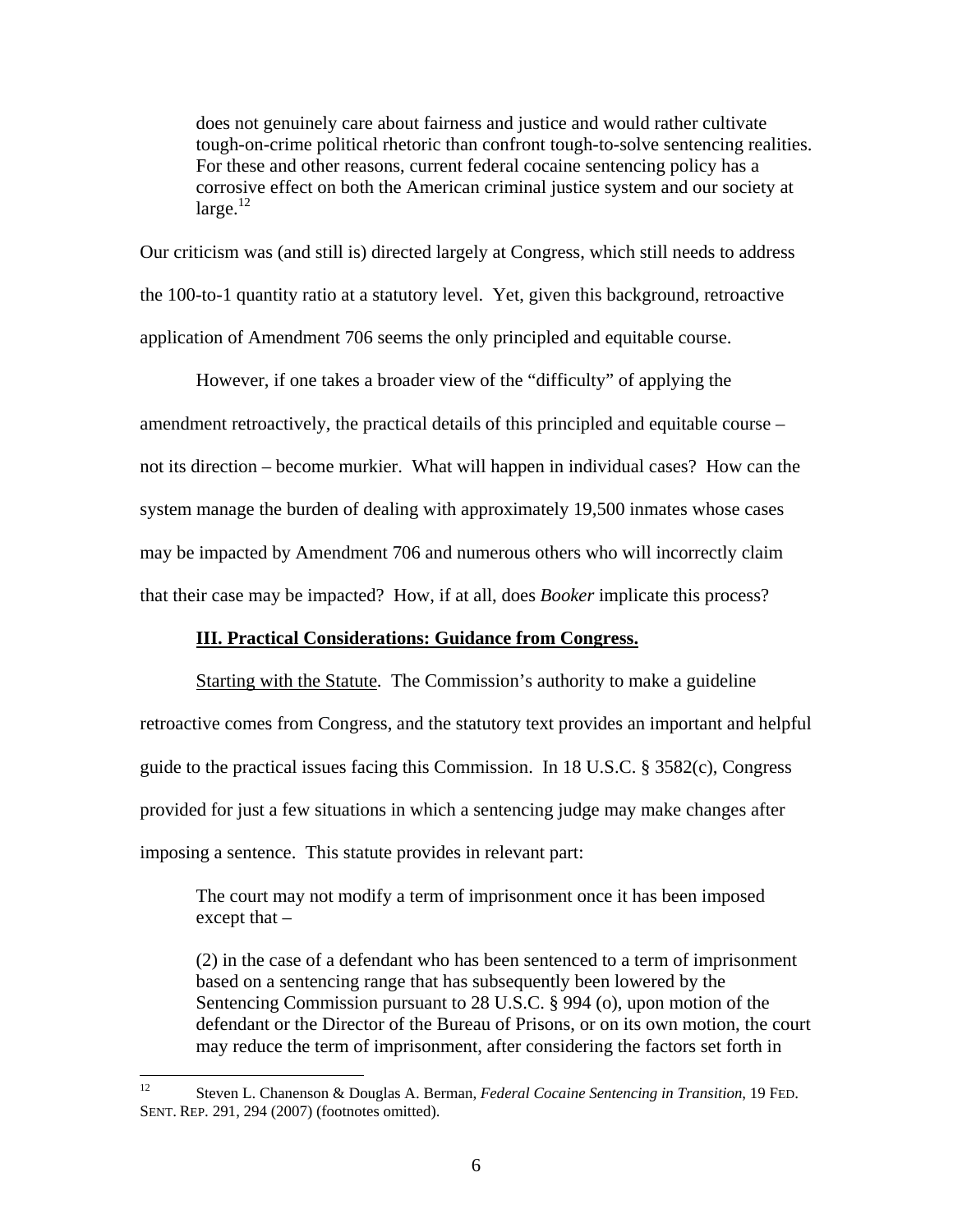section 3553 (a) to the extent that they are applicable, if such a reduction is consistent with applicable policy statements issued by the Sentencing Commission.<sup>13</sup>

The statutory text suggests a  $\S 3582(c)(2)$  proceeding is not a "sentencing." It seems that a § 3582(c)(2) proceeding is *not* a "sentencing," although loose language in various judicial opinions indicates otherwise. The statute uses the phrases "modify a term of imprisonment" and "reduce the term of imprisonment" rather than mentioning "a sentence" or opportunities for "resentencing." Furthermore, § 3582(c) proceedings are not mentioned in Federal Rule of Criminal Procedure 32, the standard rule for sentencing. More specifically, Federal Rule of Criminal Procedure 43(a)(2) requires the defendant to be present at "sentencing," but a few lines down the page, Rule 43(b)(4) states that the defendant need not be present when "[t]he proceeding involves the correction or reduction of sentence under Rule 35 or 18 U.S.C. § 3582(c)." Section  $3582(c)(2)$ authorizes judicial imprisonment term modification upon motion by the Director of the Bureau of Prisons and/or *sua sponte*, and it only authorizes *reductions* in those terms of imprisonment. This provision would create a very peculiar form of "resentencing."

So what exactly was the congressional vision of a § 3582(c) proceeding? Section 3582(c)(2) is an equitable mitigation device granted by Congress to the judiciary subject to significant regulation and control by the Commission. It is a form of equitable sentencing relief that Congress authorized the Commission and the district court, acting separately, to grant. Action by each body – the Commission and the District Court – is a necessary but not sufficient condition for this equitable sentencing relief. The District Court is authorized, but not required, to grant equitable sentencing relief in the form of an imprisonment reduction if three conditions are satisfied. First, a defendant must have

 $13$ 13 18 U.S.C. § 3582(c).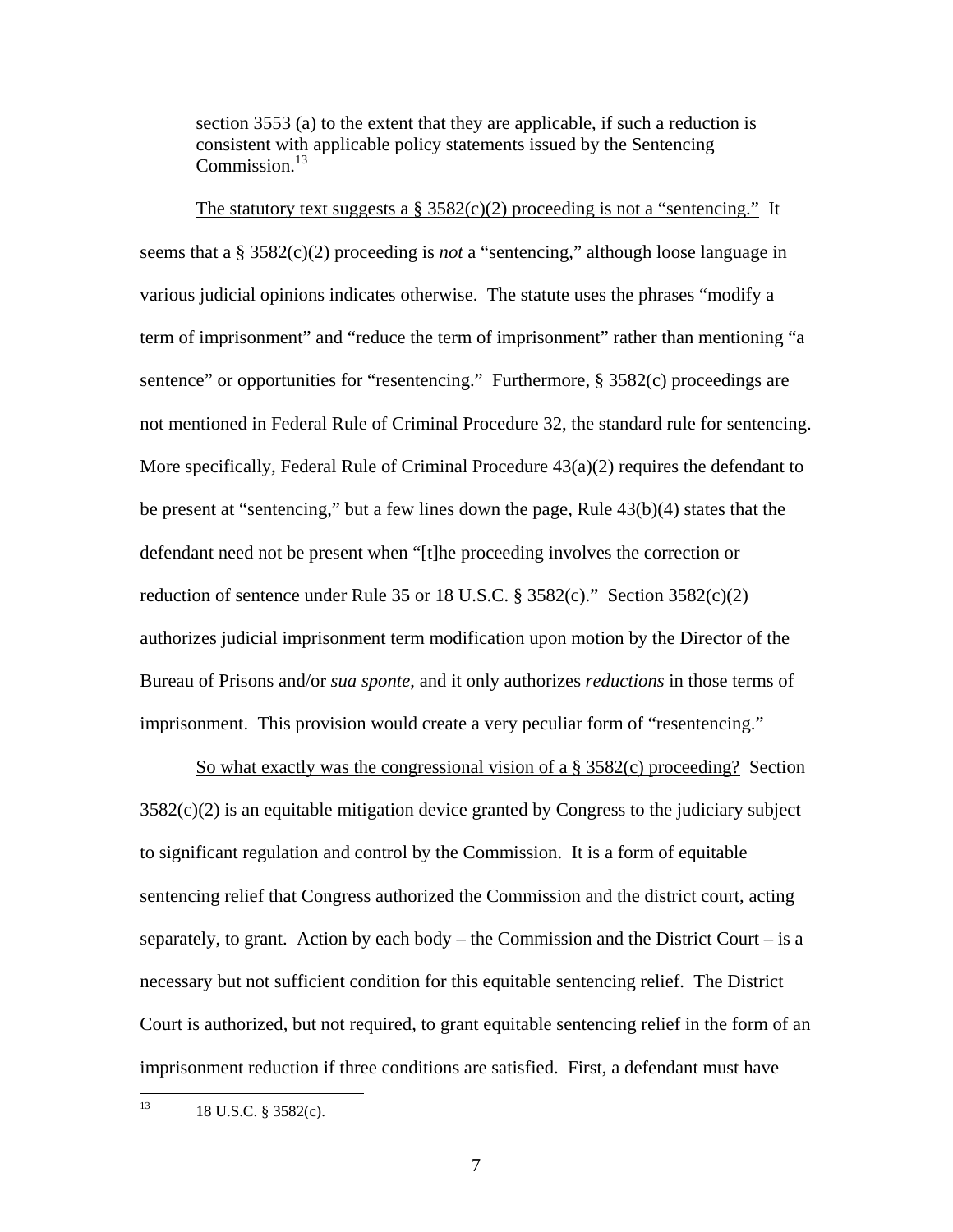been sentenced to a term of imprisonment based on a sentencing range subsequently lowered by the Commission. Second, either the defendant, the Director of the Bureau of Prisons or the Court must move to lower the sentence. Third, the contemplated reduction must be consistent with applicable policy statements issued by the Commission. Without all three of these conditions, the District Court has no authority to reduce the imprisonment term at all. And, of course, all of the conditions are dependant upon judgments that an imprisonment reduction is consistent with the purposes of the SRA.

Congress provided more specific guidance concerning the power that the Commission has to authorize sentence reductions under  $\S 3582(c)$  in 28 U.S.C.  $\S 994(u)$ . That provision states that:

If the Commission reduces the term of imprisonment recommended in the guidelines applicable to a particular offense or category of offenses, it shall specify in what circumstances and by what amount the sentences of prisoners serving terms of imprisonment of the offense may be reduced.

Thus, it appears that the Commission has not only the express authority, but an express statutory duty, to regulate with specificity the circumstances in which terms of imprisonment may be reduced. That is, this Commission has the power and the obligation to craft the minimum circumstances required for, and the maximum extent of, any retroactive application of the guidelines. Providing this guidance is crucial. Subject to the regulatory conditions set forth by this Commission, it thereafter becomes a discretionary decision for the District Court after considering § 3553(a) whether a particular defendant's term of imprisonment should be reduced. Of course, to further guide district courts, the Commission has already generally instructed District Courts to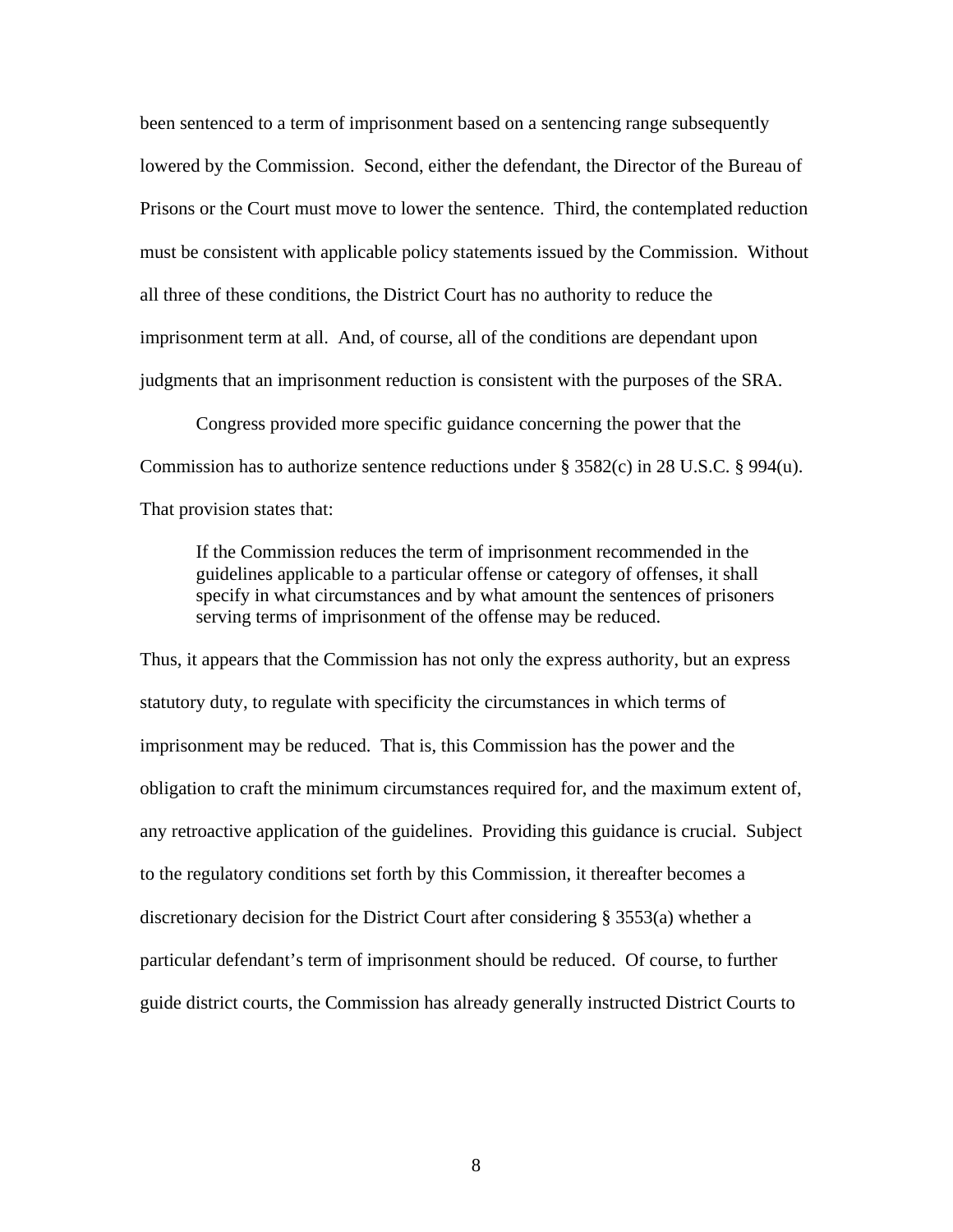"consider the term of imprisonment that it would have imposed had the [changed guidelines] been in effect at the time the defendant was sentenced."<sup>14</sup>

 Many courts have acknowledged to one degree or another that a § 3582(c) proceeding is not a "do-over" sentencing,<sup>15</sup> though few courts have really attempted to articulate the full contours and implications of sentence reductions under § 3582(c), and no court appears to have adopted the interpretation advanced here. Before *United States v. Booker*,<sup>16</sup> this ambiguity was arguably harmless enough. This is no longer the case.

What About *Booker*? At least one appellate panel, *United States v. Hicks*<sup>17</sup> in the Ninth Circuit, has held that *Booker* applies to § 3582(c) proceedings. This seems inappropriate for many reasons, primarily because § 3582(c) is not a resentencing in which the guidelines apply. Rather, it is a clemency-like equitable sentencing reduction proceeding where the minimum nature and maximum extent of the reduction is, according to statute, regulated by the Commission. In exercising its discretion within those bounds, the District Court considers § 3553(a) factors. Viewed as a form of equitable sentencing mitigation, § 3582(c) proceedings do not even invoke the spirit of the *Booker* line of cases.<sup>18</sup> Rather, they can be analogized to a form of discretionary parole release, which is outside the ambit of the Sixth Amendment.<sup>19</sup>

 $14$ <sup>14</sup> USSG § 1B1.10(b), p.s.<br><sup>15</sup> See e.g. United States

See, e.g., *United States v. Tidwell*, 178 F.3d 946, 949 (7<sup>th</sup> Cir. 1999) ("But a proceeding under 18 U.S.C. § 3582(c) is not a do-over of an original sentencing proceeding where a defendant is cloaked in rights mandated by statutory law and the Constitution.").

 $^{16}$  543 U.S. 220 (2005).<br><sup>17</sup> 472 F.3d 1167 (9<sup>th</sup> Cir. 2007).

<sup>&</sup>lt;sup>18</sup> In *Apprendi v. New Jersey*, 530 U.S. 466, 490 n.16 (2000), Justice Stevens notes that there is a Sixth Amendment difference between "facts in aggravation of punishment and facts in mitigation. . . . If facts found by a jury support a guilty verdict of murder, the judge is authorized by that jury verdict to sentence the defendant to the maximum sentence provided by the murder statute. If the defendant can escape the statutory maximum by showing, for example, that he is a war veteran, then a judge that finds the fact of veteran status is neither exposing the defendant to a deprivation of liberty greater than that authorized by the verdict according to statute, nor is the Judge imposing upon the defendant a greater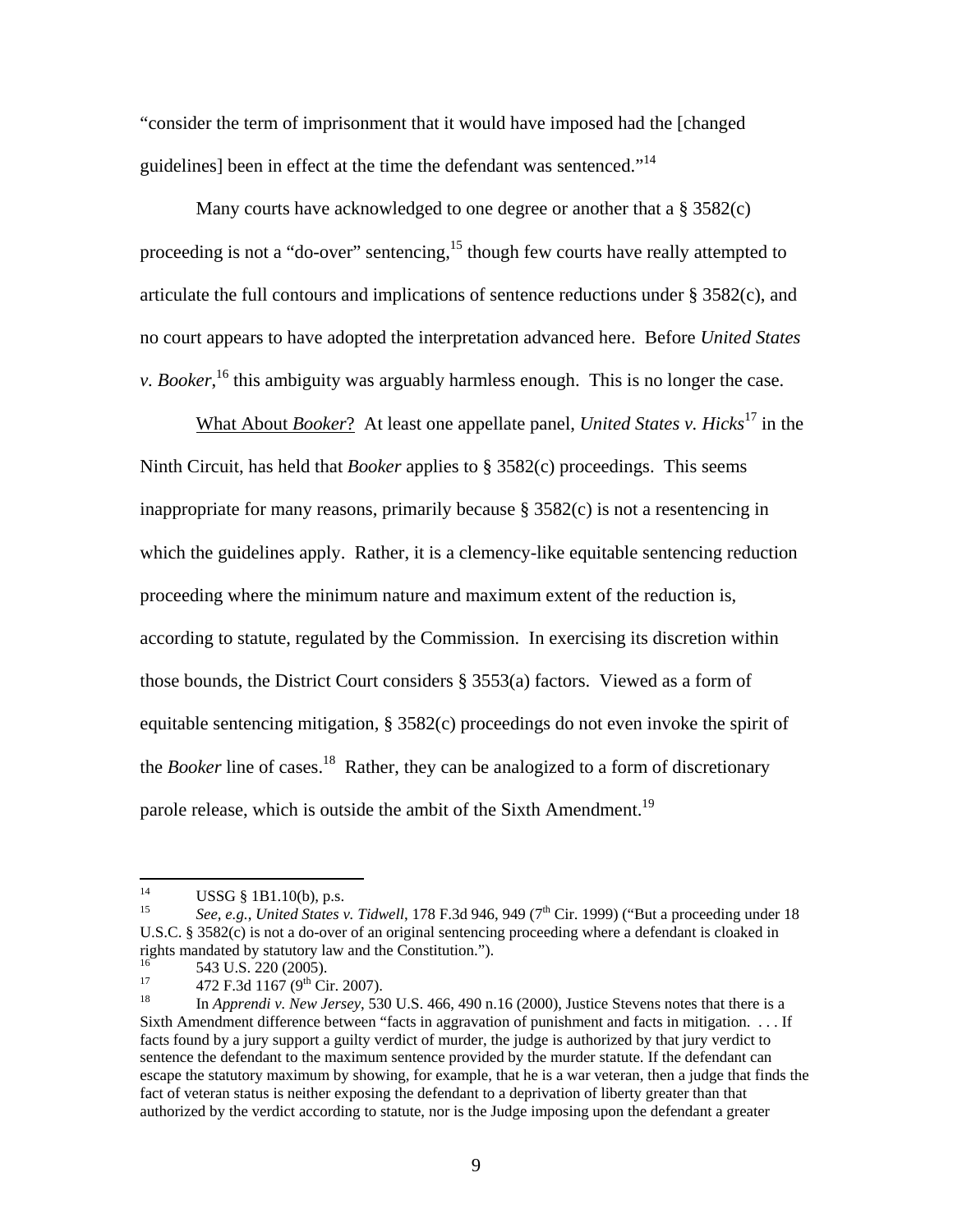Perhaps in part because it did not apparently consider § 3582(c) proceedings as the equitable sentencing relief devices I believe them to be, the *Hicks* panel did find that *Booker* applies to these proceedings.<sup>20</sup> It did so by asserting that "[w]hile § 3582(c)(2) proceedings do not constitute full resentencings, their purpose *is* to give defendants a new sentence. $^{221}$  It stated: "This resentencing, while limited in certain respects, still results in the judge calculating a new Guideline range, considering the § 3553(a) factors, and issuing a new sentence based on the Guidelines."22 In short, the *Hicks* court concluded that once the Commission deems a guideline to be retroactive, a fairly normal *Booker* resentencing follows. But presumably *Hicks* would not allow for an increased sentence given the express language of § 3582(c).

Curiously, the *Hicks* court rejected the idea that the Commission's policy statements could provide a hard limit on the District Court's power to reduce a sentence consistent with *Booker*. The panel expressed this position (which is arguably dicta) by observing that, "under *Booker*, to the extent that the policy statements would have the effect of making the Guidelines mandatory (even in the restricted context of §  $3582(c)(2)$ , they must be void."<sup>23</sup> In reaching this conclusion, the *Hicks* panel ignored the language of § 994(u), which when read in conjunction with § 3582(c), seems to grant the Commission the power and the responsibility to limit – and thus guide – the extent of District Court's ability to reduce a sentence based on a retroactively applied guideline.

stigma than that accompanying the jury verdict alone. . . . Core concerns animating the jury and burdenof-proof requirements are thus absent from such a scheme."

<sup>19</sup> *See, e.g.*, Steven L. Chanenson, *The Next Era of Sentencing Reform*, 54 EMORY L.J. 377, 448-49 (2004) (discussing post-*Blakely* constitutionality of discretionary parole release).<br>
<sup>20</sup> 472 F.3d at 1168-70.<br>
<sup>21</sup> 472 F.3d at 1171 (amphasis in griginal). Once a  $\frac{8.3582}{c}$  proceeding is

<sup>21 472</sup> F.3d at 1171 (emphasis in original). Once a § 3582(c) proceeding is viewed as a sentencing, Hicks's core holding that Booker applies become more persuasive.

 $^{22}$  472 F.3d at 1171.

*Id.*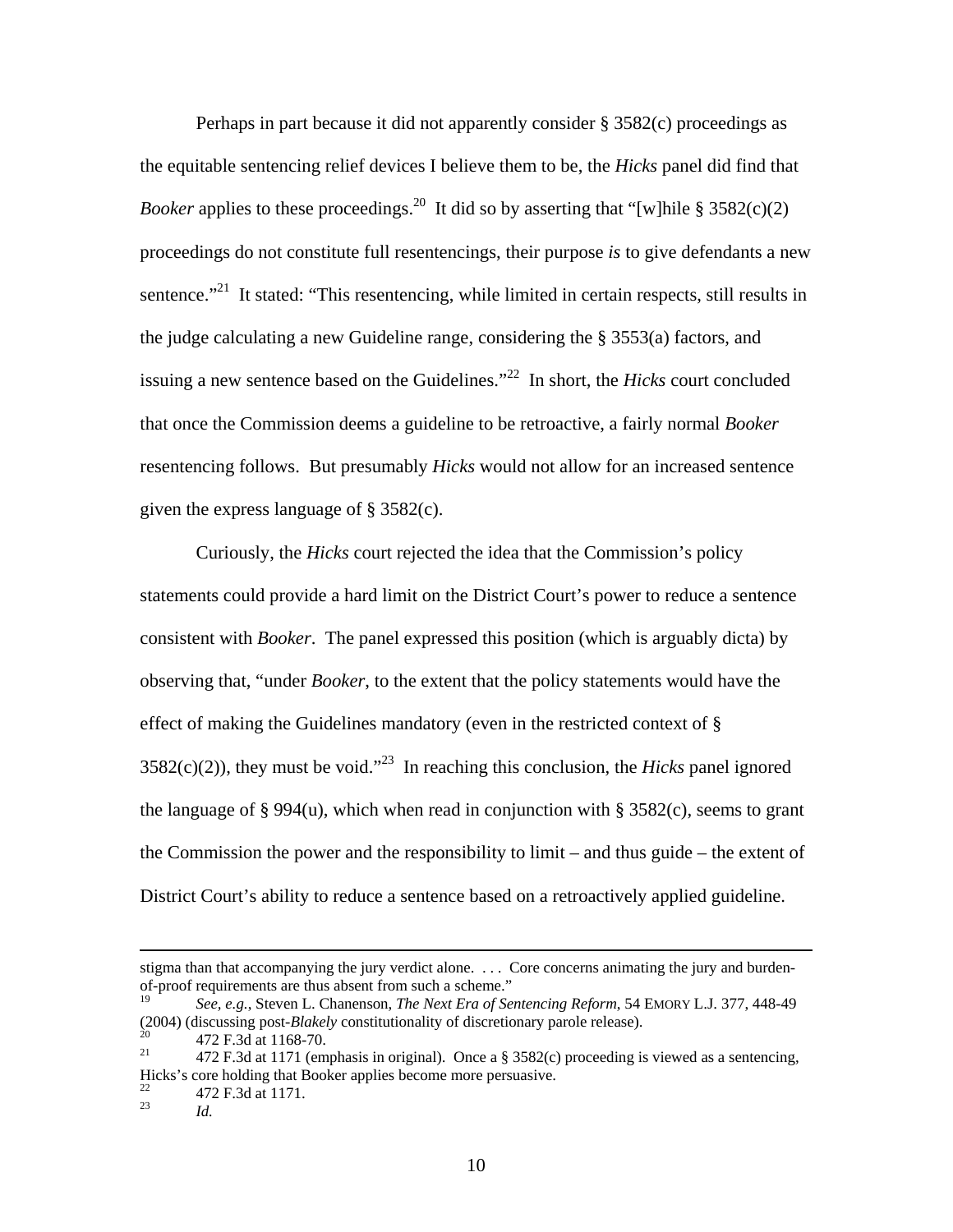Remember that  $\S 994(u)$  states that the Commission "shall specify in what circumstances" and by what amount the sentences of prisoners serving terms of imprisonment of the offense may be reduced." Thus, even if *Booker* somehow applies to the § 3582(c) proceeding (which, as suggested above, does not mesh with the statutory nature and structure of this proceeding), the Commission should have the power to place an absolute ceiling on the amount of the sentence reduction. This is not making the guidelines "mandatory" again; it is limiting the extent of the clemency-like equitable sentencing reduction the District Court can bestow.

What If Courts All Decide that *Booker* Applies? What if lower courts adopt the view set out in *Hicks*? What can and should the Commission do? It should still provide detailed guidance. The Commission can and should provide more specific policy statements no matter what their level of legal force. Even if they are simply deemed "advisory," these policy statements will be helpful. The Commission should, consistent with § 994(u), provide guidance concerning not only the extent of the sentence reduction but for which defendants they should apply. There may be wisdom in providing specific policy statements for each specific guideline amendment.

For example, the Commission could choose to make clear that it believes no retroactive application of the Amendment 706 should yield a sentence lower than two full levels below the sentence previously imposed. The Commission could also discourage judges from granting sentence reductions for certain offenders, perhaps for those with both a high Criminal History Category and a firearm adjustment. The Commission could also weigh in on whether a defendant who pled guilty pursuant to Federal Rule of

11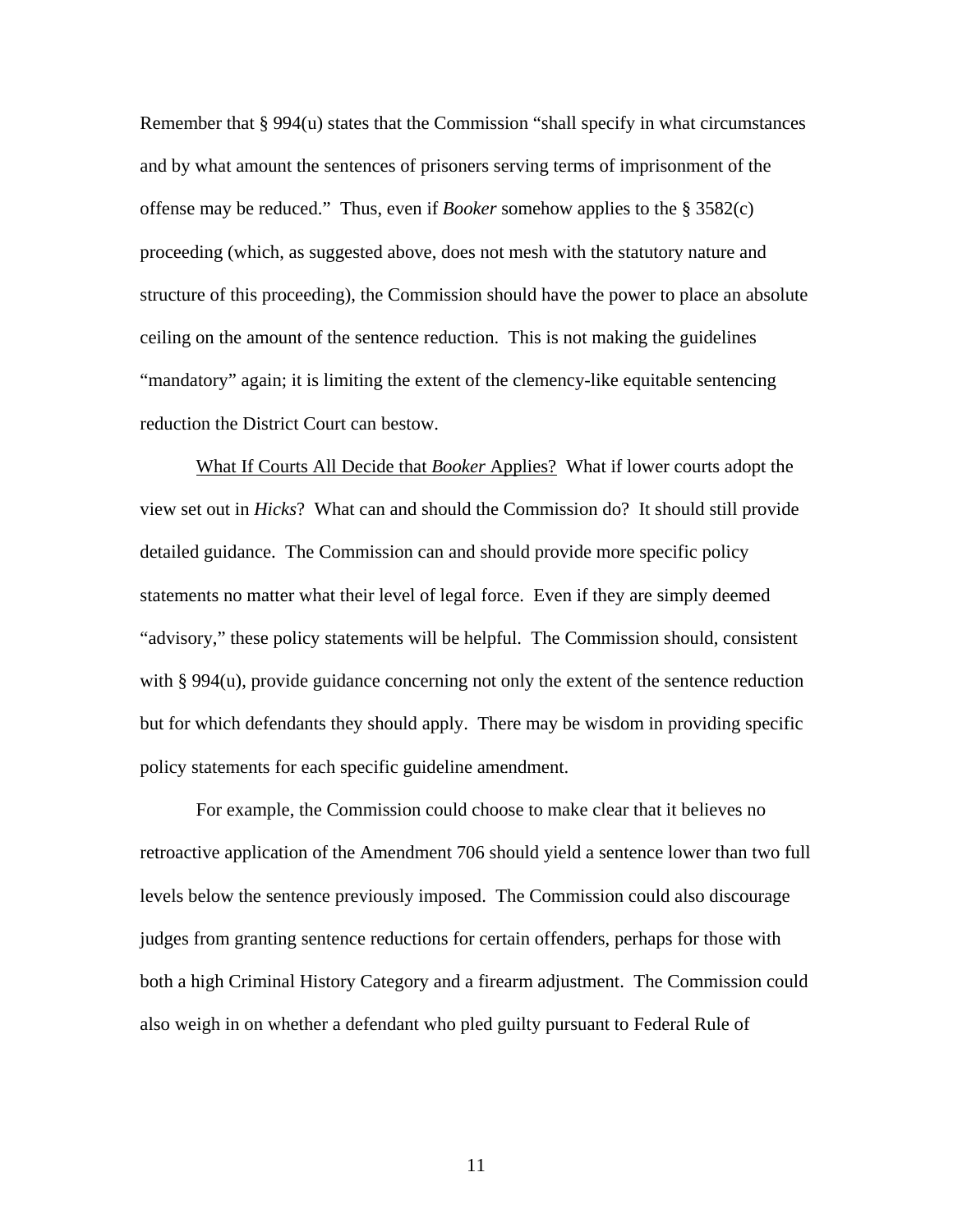Criminal Procedure  $11(c)(1)(C)$  should receive a §3582(c) reduction.<sup>24</sup> If *Hicks* is correct, all of these policy statements will simply be advisory. However, the Supreme Court in *Rita v. United States* gave trial judges a great incentive to follow the Commission's advice by creating a kind of appellate safe harbor. If *Hicks* is correct, the *Rita* presumption of reasonableness should attach and can be used strategically by the Commission to the degree it desires.

The Commission can also help to mitigate the logistical burden on the criminal justice system occasioned by the retroactive application of Amendment 706 by providing more procedural policy statements as well. If the Commission is so inclined, it could advise District Courts not only to work with the parties, as suggested by the Federal Defenders, but it could remind trial judges that Rule 43 excuses defendants from being present at §3582(c) proceedings, as suggested by the Criminal Law Committee of the Judicial Conference. Importantly, the Commission can encourage judges to solicit the views of the Bureau of Prisons concerning an individual's specific re-entry needs. Just as judges may decline to reduce the sentences of certain individuals at all, it may also be appropriate to provide a decreased sentence reduction (thus delaying release) for some inmates in order to allow for proper re-entry.

 What if the Courts Disagree About *Booker*? The Department of Justice highlights a potential problem when it notes that there may be uncertainty and lack of uniformity concerning the applicable legal standard if some courts follow *Hicks* and others do not.25

 $24$ <sup>24</sup> Some courts have previously held that §3582(c) is inapplicable in some of these circumstances.<br>See, e.g., United States v. Peveler, 359 F.3d 369, 379 (6<sup>th</sup> Cir. 2004).

Some of these concerns are raised by the Department of Justice. Alice Fisher, *Letter to the Honorable Ricardo H. Hinojosa* (Nov. 1, 2007), available at

http://www.ussc.gov/pubcom\_Retro/PC200711\_001.pdf. The Department's concern that these proceedings could not result in an increased sentence is, at bottom, a disagreement with the § 3582(c) itself and Congress which passed that law. *Id.*, at 9. The Department leaves one with the distinct impression that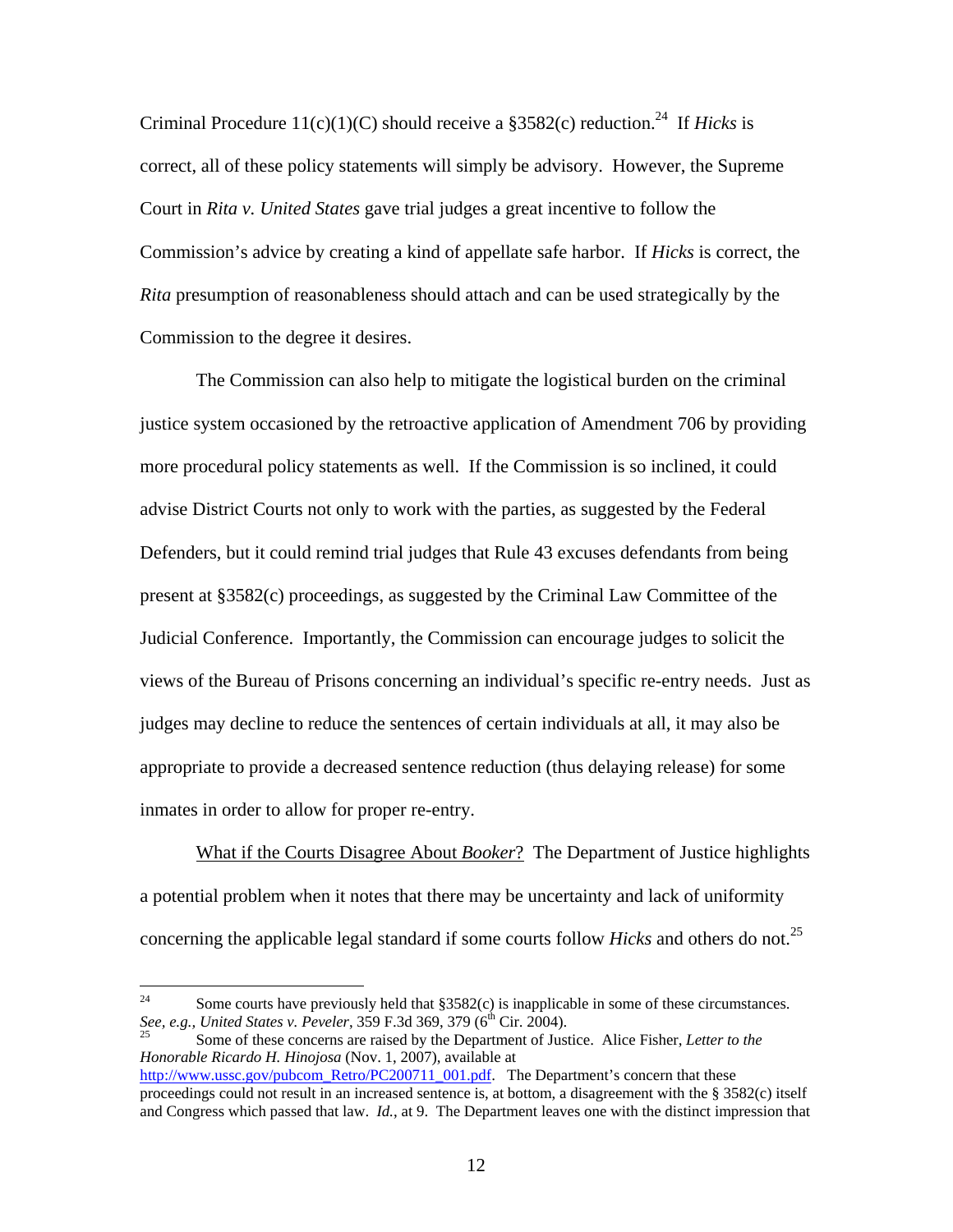While some uncertainty is inherent in any § 3582(c) retroactively applied guideline, especially after *Booker*,<sup>26</sup> it is arguably a larger problem in the context of Amendment 706 because of the high volume of cases.

These apprehensions cannot be allowed to spark paralysis and doom retroactivity. First and foremost, without retroactive application of Amendment 706, thousands of defendants will be serving longer prison sentences than that Commission believes – and has long believed – they deserve. Second, the Department's fear that retroactive application will unleash a tsunami of filings is somewhat curious given that the system recently survived *Booker* and has withstood other significant disruptions in the past. This worry over a potential flood of litigation also misses the point of what might happen if the Commission chooses *not* to apply Amendment 706 retroactively. This is more than the volume of creative *pro se* pleadings that may well exist regardless. In light of its years of factual findings, the Commission's refusal to grant retroactive application may raise the real specter of creative lawsuits by seasoned attorneys alleging constitutional violations (of whatever ultimate merit) stemming from the Commission's decision not to pursue the just results under the SRA that the Commission itself has identified. Society is unlikely to be better served by individual judges determining whether extraordinary relief is warranted in particular cases instead of a system of equitable sentencing reduction – however imperfect – actively managed by the Commission.

More Muscular Responses to the Uncertainty: Inter-Branch Collaboration. None of this is to deny that concerns about *Booker*-related uncertainty surrounding retroactive

it would never want a guideline to apply retroactively. Such a result is inconsistent with Congressional will as expressed in § 3582(c) and § 994(u).

<sup>26</sup> Older retroactive guideline cases are working their way through the post-*Booker* system and more appellate case law should be forthcoming. Furthermore, the Commission recently made Amendment 702 retroactive. USSG App. C, Vol. III, Amend. 702 at 216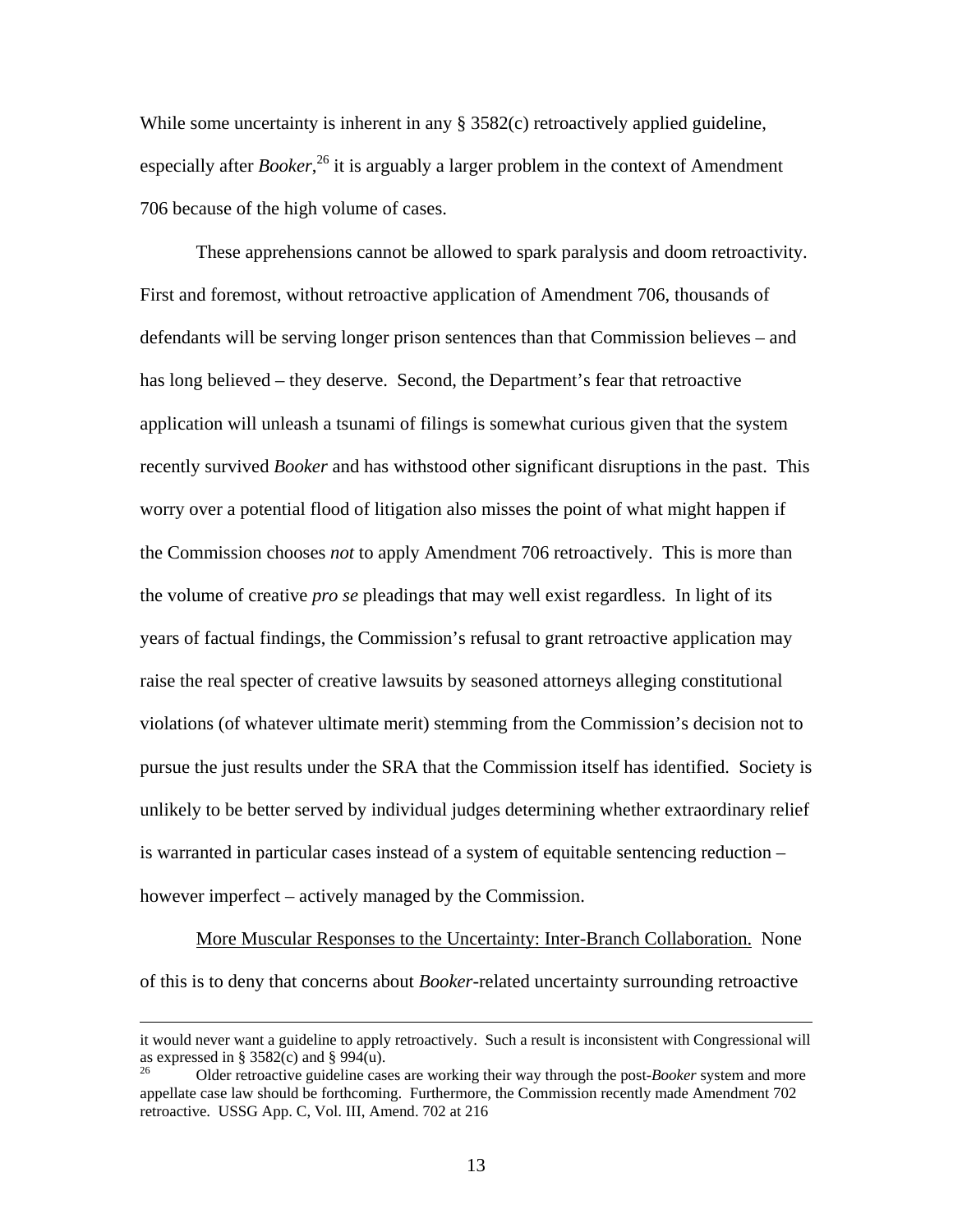application of Amendment 706 (and other guidelines) are real. Not only can this uncertainty be reduced by the Commission as noted above (regardless of whether *Booker* applies), but the Commission can call on other governmental actors to work with it to create an even fairer, more equitable and reasoned approach. Inter-branch collaboration with the Congress and/or the President can yield a more muscular response to the concerns about uncertainty.

For example, Congress can reduce the uncertainty and lack of uniformity in any of several, related ways. First, as I have written elsewhere, Congress should create a Court of Appeals for Sentencing.

This Court would have national subject-matter jurisdiction over at least certain aspects of sentencing law. In that way, it would be somewhat—but not completely—analogous to the Court of Appeals for the Federal Circuit's supervision of patent appeals. While Congress could direct this new Article III court to handle all criminal appeals, a less dramatic and disruptive option is available. . . . Specifically, Congress could require the Court of Appeals for Sentencing to resolve unsettled questions of sentencing law or Guidelines interpretation through a mandatory certification process triggered by request of a litigant or *sua sponte* by the traditional appellate court. It might even be possible for the parties to seek rehearing before the Court of Appeals for Sentencing of legal/interpretive issues they feel were improperly decided by the traditional appellate court. The pronouncements of the Court of Appeals for Sentencing would be binding on all other appellate courts and on all district courts throughout the country. $27$ 

This approach would solve more than just the problem of disparate interpretations of retroactive guidelines. It would also afford greater consistency and guidance for all aspects of federal sentencing. "By speaking with one appellate analytic voice on matters of broad sentencing policy, the judiciary would communicate more effectively with the Commission and Congress."28

*Id.* 

<sup>27</sup> 27 Steven L. Chanenson, *Guidance from Above and Beyond*, 58 STAN. L. REV. 175, 185-86 (2005) (footnotes omitted).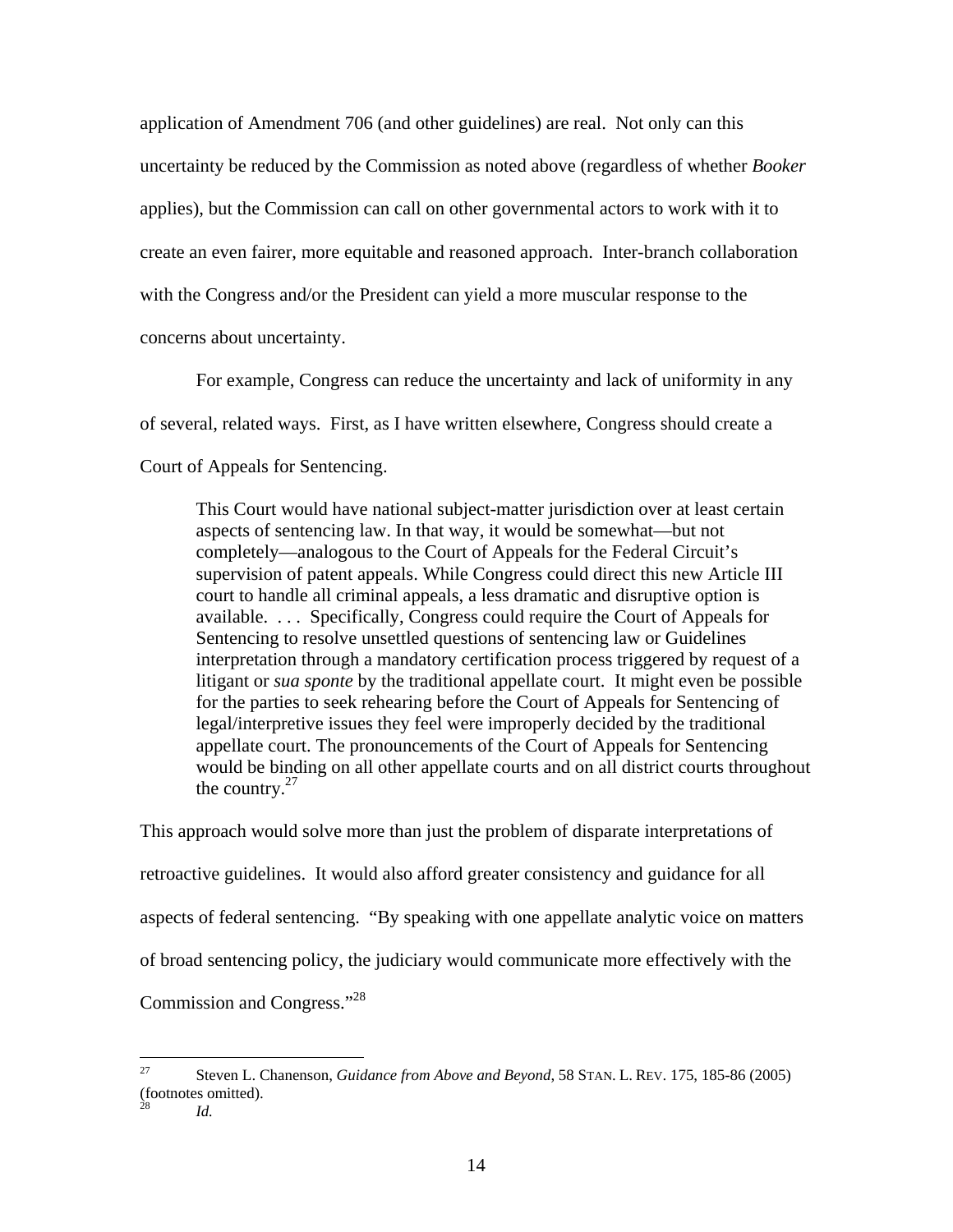There are several, more targeted variants of the Court of Appeals for Sentencing if less extensive change is desired. One option would be for Congress to direct that all § 3582(c) appeals go to a specific Court of Appeals. This could either utilize an existing Court of Appeals or Congress could create a special Court of Appeals staffed by current federal judges on a staggered term basis.<sup>29</sup> Another possibility would be for Congress to direct that all § 3582(c) motions be heard in the first instance by a special trial court. That court could even travel to correctional institutions if it deemed it appropriate to have numerous defendants appear before it instead of enduring the time and expense of inmate travel.

Importantly, all of these possibilities would serve to make the retroactive application of the guidelines more uniform while maintaining an individualized determination of how to proceed in each case. Of course, these options would require congressional action, which has not been forthcoming on the issue of crack sentencing.

 There is an even simpler method to bring reasonable uniformity and procedural ease to the process of resolving the claims of defendants sentenced for crack offenses before November 1, 2007. It still requires Commission guidance, but *Booker* would no longer be an issue – even under the line of reasoning assumed in *Hicks.* Hard limits on who would receive a reduction and to what extent could be established in advance. Individualized determinations could still be made. Drawing inspiration from President

<sup>29</sup> 29 There is ample precedent for Congress creating special purpose courts staffed by existing judges on a temporary assignment. If Congress was to follow this path, Professor Ruger makes a compelling case for *not* placing that assignment authority solely in the hands of the Chief Justice of the United States. Theodore W. Ruger, *The Judicial Appointment Power of the Chief Justice*, 7 U. PA. J. CONST. L. 341 (2004). Instead, that power could be given to the Supreme Court as an institution or to the Judicial Conference. *Id.*, at 388-89.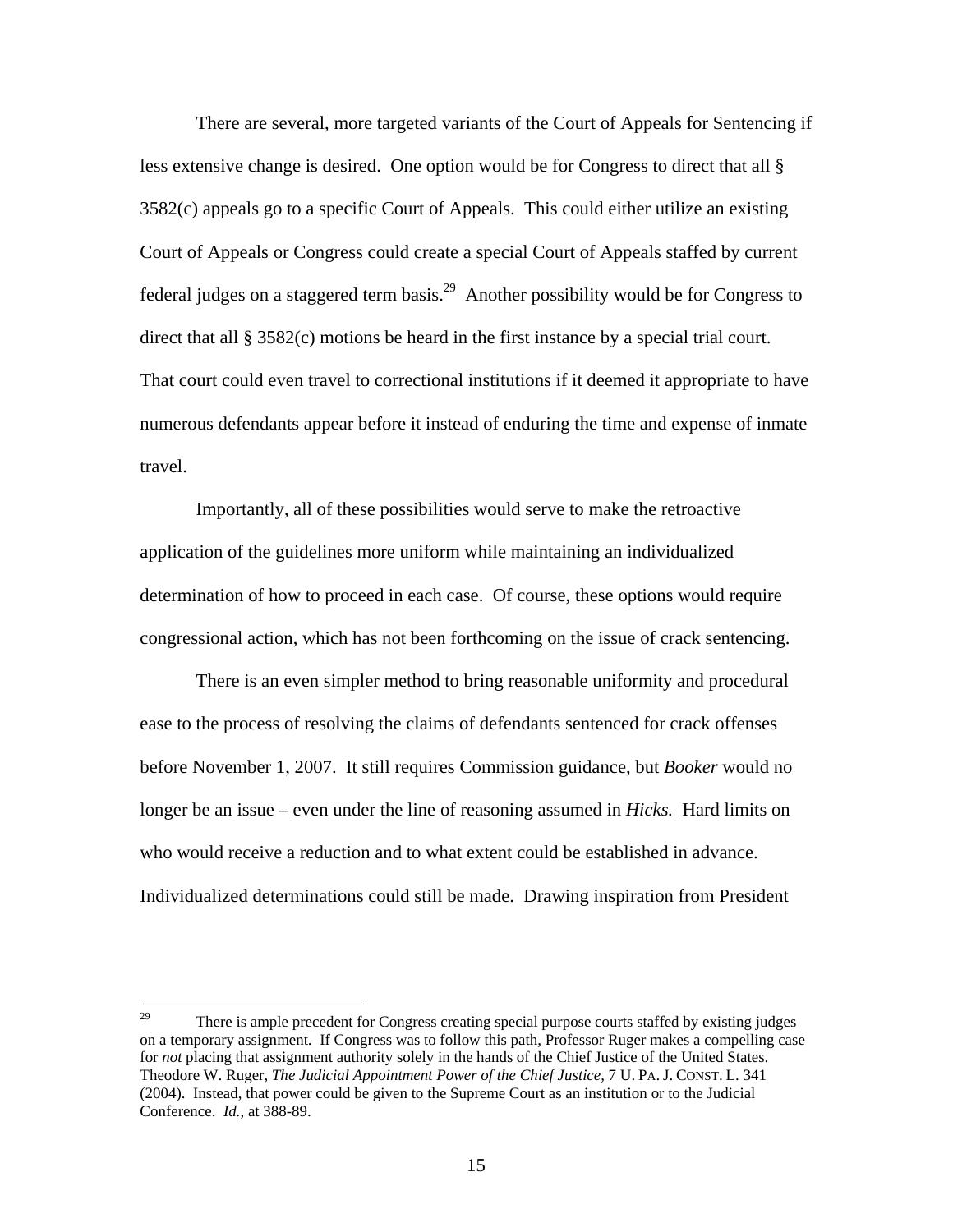Ford's Clemency Board,<sup>30</sup> the President could issue an Executive Order directing the United States Parole Commission to review the cases of defendants sentenced under the former guidelines for crack offenses. The Parole Commission would seem to be particularly well-suited to this mission as they already engage in related tasks concerning sentence mitigation in the form of determining discretionary parole release and coordinating offender reentry.

 Like the idea for specialized courts, this proposal is not something that the Commission can handle on its own. It would, however, address many of the concerns raised by the Department of Justice, especially those revolving around *Booker*, prisoner transportation costs, and excessive use of prosecutorial resources.<sup>31</sup> One can hope that the Department – seeing the broader arguments of fairness, equity and respect for the system that will be advanced by some form of retroactive application of Amendment 706 – may be willing to support this streamlined method.

### **IV. An Opportunity for Transparency: An Academic's Non-Academic Plea.**

No matter what the Commission chooses to do concerning the retroactivity of Amendment 706, it has the opportunity to improve the overall state of criminal sentencing. For more than thirty years, the United States has been experiencing a sentencing (r)evolution. The goals of reasonable uniformity and at least some form of centralized guidance have proliferated across jurisdictions. Few people would endorse the "Wild West"<sup>32</sup> approach of unbridled judicial discretion that reigned supreme not so

 $30<sup>°</sup>$ 30 Gerald R. Ford, Executive Order 11803, Establishing a Presidential Clemency Board (Sept. 16, 1974) (creating the Clemency Board, directing it to find facts and make recommendations concerning people who applied for clemency for draft evasion and related matters).

<sup>31</sup> Of course, prosecutors will have to be involved, but not in as time-intensive a way as the Department described in its submissions.

<sup>32</sup> Steven L. Chanenson, *The Next Era of Sentencing Reform*, 54 EMORY L.J. 377, 392 (2004).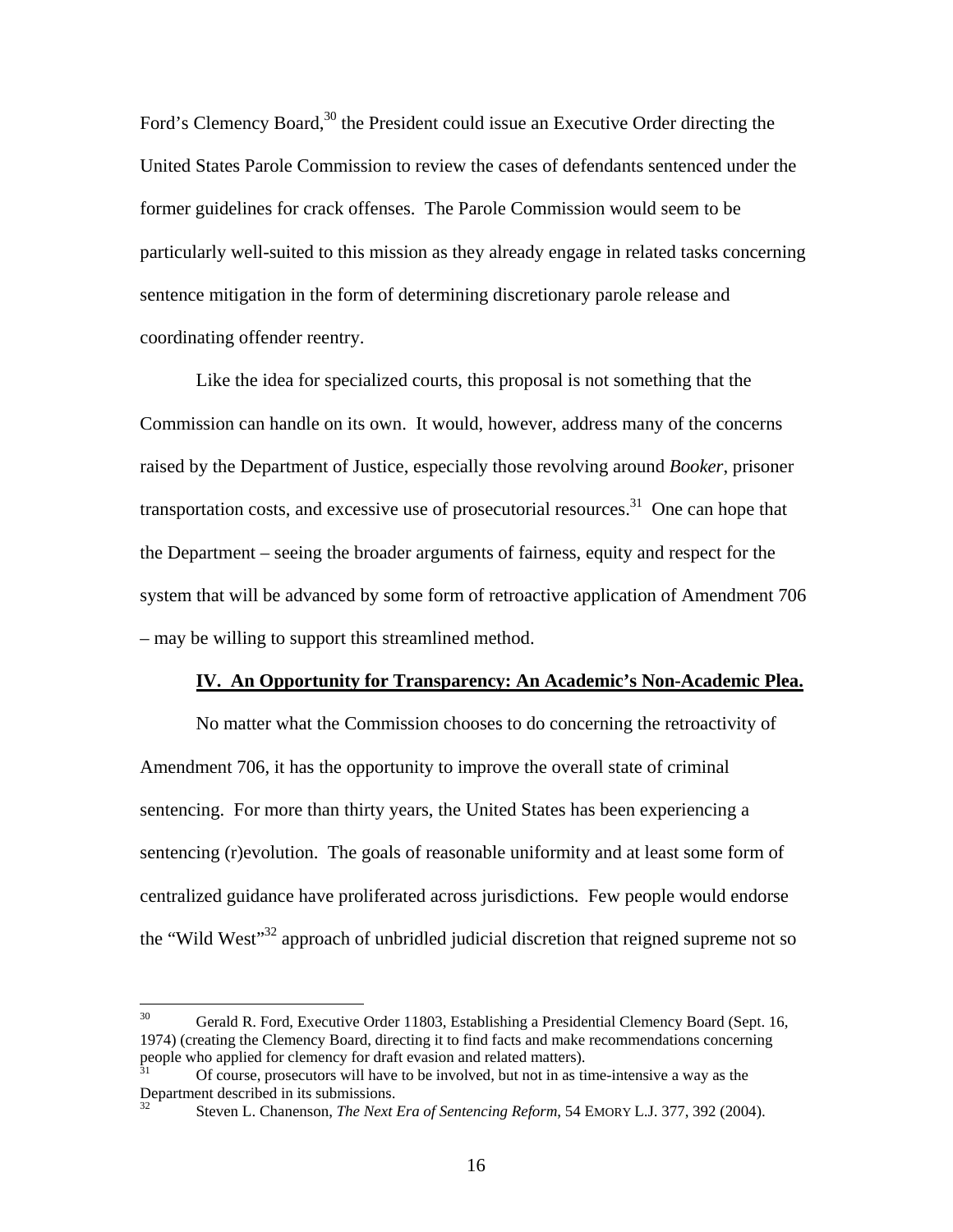long ago. Many jurisdictions, including the federal courts, actively strive for rationality and transparency in sentencing. In fact, those goals are particularly important in the post-*Booker* federal system with its "effectively advisory" Guidelines.<sup>33</sup> We ask United States District Judges to explain their reasoning so we can better understand the federal sentencing structure.<sup>34</sup> Greater understanding can lead to substantive improvements, and increased public respect for, as well as acceptance of, the criminal justice system.<sup>35</sup>

While much remains to be done to improve transparency at the trial court level,  $36$ the Commission has an opportunity to lead by example. The Commission should clearly and publicly explain its reasoning regardless of whether it makes the crack cocaine amendment retroactive. It is unfortunate that the Commission has not regularly given such accounts in the past.<sup>37</sup> Especially in light of the broad public interest in the crack amendment, this is the perfect time to begin a new, rigorous tradition of explanation.

<sup>33</sup> 33 Douglas A. Berman, *Reasoning Through Reasonableness*, 115 YALE L.J. POCKET PART 142 (2006), http://www.thepocketpart.org /2006/07/berman.html. ("Instead of sentencing-by-the-numbers, *Booker* requires district courts to exercise independent reasoned judgment when imposing a sentence, and requires appellate courts to ensure sentences are both reasoned and reasonable.")<br>  $See, e.g., 18 \text{ U.S.C. } $ 3553(c)(2) (2000).$ <br>  $See, e.g., 5teven L. Chanenson, *Write On!, 115* YALE L.J. POCKET PART 146 (2006),$ 

http://www.thepocketpart.org/2006/07/chanenson.html. ("Regardless, well-reasoned sentencing opinions and judicial transparency concerning sentencing are two of the best weapons judges have to bolster their legitimacy and preserve their decisional independence."); Marc L. Miller, *Guidelines Are Not Enough: The Need for Written Sentencing Opinions*, 7 BEHAV. SCI. & LAW 3, 4 (1989) ("Full written opinions, rather than transcripts or sentencing 'forms,' may provide the best source of commentary on the sentencing rules selected by a commission, and offer the best hope for further refinement, revision, and reform.").

<sup>36</sup> It has been an enduring problem for this Commission, the Administrative Office of the United States Courts, and the entire federal criminal justice system that neither the Statement of Reasons form nor other judge-specific information about sentencing is publicly available in a usable manner. It remains a source of mystery and disappointment to me why life-tenured federal judges cannot be held to the same standards of transparency as elected Pennsylvania judges. *See* Mark H. Bergstrom and Joseph Sabino Mistick, *The Pennsylvania Experience: Public Release of Judge-Specific Sentencing Data*, 16 FED. SENT. REP. 57 (2003) (discussing Pennsylvania's policy of releasing judge-specific sentencing information). 37 *See, e.g.*, Jon Sands, *Letter to United States Sentencing Commission: Defender Comments and* 

*Written Testimony Regarding Retroactivity of Amendments to Crack Guideline and Criminal History Guideline* 5 n.24 (Oct. 31, 2007) *available at* http://www.ussc.gov/pubcom\_Retro/PC200711\_003.pdf ("Our ability to fully analogize to these prior retroactive amendments is constrained by the dearth of information in the public record that would shed light on the Commission's reasons for making these amendments retroactive."); *id.* at 5 nn. 23 & 24 (speculating, based on a Commissioner's comment at a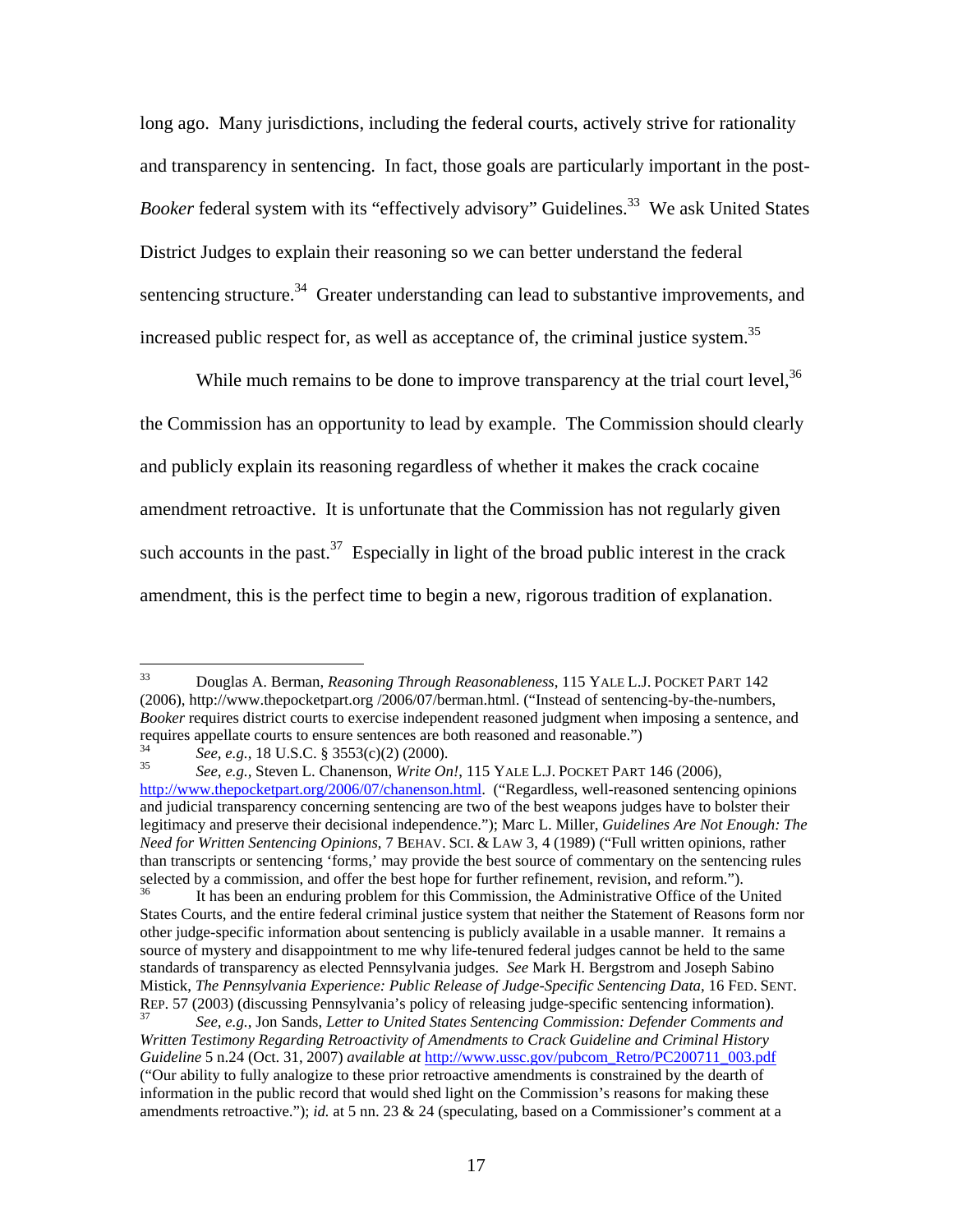I have great faith that the Members of this Commission take their responsibilities seriously, have given, and will continue to give deep thought to whatever decision they make. Tell us about it. Tell us – in a manner accessible to all – why one argument was persuasive over the other. Help us to understand what this decision signals for the future. Serve as a shining example to the hundreds of federal judges who must make equally challenging individual sentencing decisions every day.

### **V. Conclusion.**

Based on more than a decade of evaluation, the Commission took an admittedly small but significant step towards greater fairness – both actual and perceived – in federal sentencing by passing Amendment 706. While it is for Congress to truly finish this job, now is the time for the Commission to do all that it can by making Amendment 706 retroactive. In doing so, the Commission has many available options. It can act on its own to ease and narrow the implementation challenges through additional policy statements, and/or it can urge Congress to smooth the process more fully by court legislation. It can also recommend that the President take action that would functionally make Amendment 706 retroactive through non-judicial means. No matter what course it follows, the Commission should articulate its reasoning clearly and fully.

Not that many years ago, in the wake of the PROTECT Act, some observers were prompted to ask "Whither (or wither) the Commission?" This Commission has shown that by working collaboratively with the various branches of government (even when those branches disagree), it can meaningfully pursue the goals set out for it by the

meeting, that prison overcrowding – which is not listed in U.S.SG. §1B1.10 – may also be a factor in the retroactivity decision).